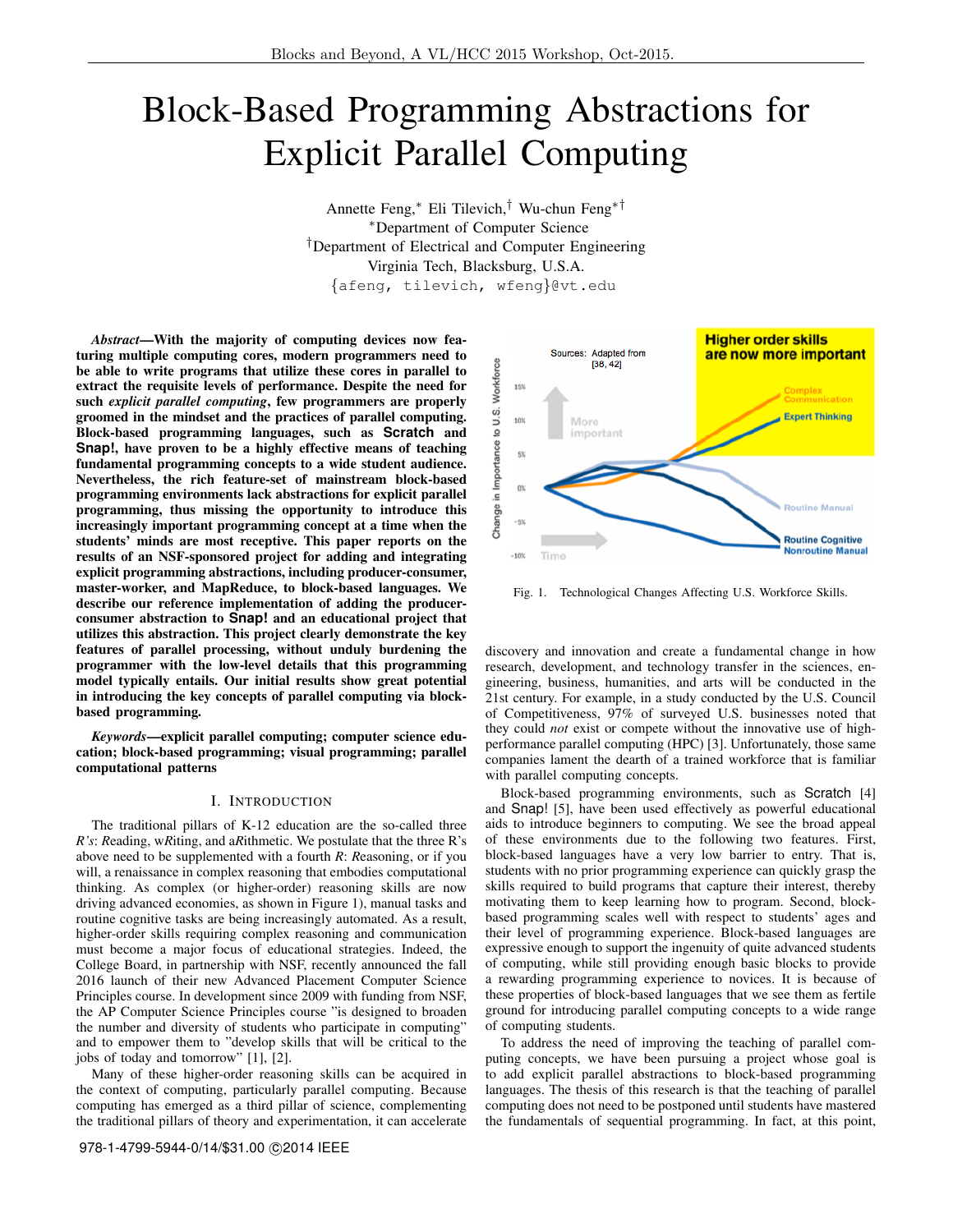it may be too late to groom students to think truly in parallel. Instead, we posit that explicit parallel abstractions, such as producerconsumer, should be viewed as fundamental to programming as the for loop. By exposing explicit parallel programming via key language abstractions, we aim to harmoniously introduce students to parallel computing from the very start.

The rest of the paper is organized as follows. Section II covers background including discussion of the Snap! programming environment and concurrency paradigms. Section III presents work we've done to demonstrate the viability of this approach. Finally, in Section IV we present our conclusions and future work.

### II. BACKGROUND

Figure 2 shows the typical Snap! environment. Users program the behavior of actors called *sprites*, which appear on the *stage* area in the upper right. The *palette* area along the left side contains template blocks that users drag and drop into the *scripts* area in the middle. Users connect the blocks together linearly to form programs, which they do for each sprite in the application. When activated, the scripts run and the resulting output of behaviors of the sprites can be observed on the stage. In the screen shot shown in the figure, the sprites are the bees, the bears, the hives, and the honey jars. The displayed script defines the behavior of the bees, which is to perform a little "bee dance," make honey, and deliver it to the bears.



Fig. 2. The Snap! Graphical User Interface.

Each sprite has its own associated set of scripts which run simultaneously when the user clicks on the go button. In this manner, the system supports *implicit* parallelism, in that all sprites execute their scripts concurrently, with the control of the entire application being managed by the underlying JavaScript implementation. However, to code *explicit* parallel behavior that is purposefully coordinated using the Snap! code blocks themselves, while supported in Snap! in a cumbersome and rudimentary fashion, requires a knowledge of computer science concepts that are difficult for novice users to understand and apply successfully in order to correctly achieve the desired behavior.

Many different concurrency paradigms exist, with each pattern tailored to solving a specific kind of problem. For instance, the producerconsumer paradigm is used when the application produces multiple sets of data that must be processed in order, as with a program that handles network communication. The producer task receives incoming data packets from the network interface and stores them to a buffer where consumer tasks retrieve them for further processing. Because processing the data likely takes longer than acquiring it, placing the producer and consumer tasks in separate threads makes such an application much more efficient. Communication between the producer and consumer threads occurs via a shared, finite buffer implemented as a first-in, first-out (FIFO) queue. This creates a loosely-coupled system wherein the producers and the consumers do not need to know about each other beyond the producer knowing that something is taking the data out of the buffer to make room for more and the consumer knowing that something is putting the data in.

Indeed, the producer-consumer problem, also known as the bounded-buffer problem, is defined as one or more producer threads creating data and placing it in a shared and finite buffer, and one or more consumer threads removing the available data and operating on it. Constraints on the system stipulate that a producer with ready data must wait until an empty buffer slot is available before depositing the data, and a consumer ready for new data must wait until it is deposited in the buffer before retrieving it. Access to the shared buffer must be carefully orchestrated, i.e., synchronized, to prevent corruption of the data when multiple threads attempt to update it at the same time.



Fig. 3. Producer-Consumer Paradigm.

Figure 3 illustrates the producer-consumer paradigm. It shows the shared FIFO queue as a circular buffer with the head, or *in*, pointer maintaining where the producer is to insert the next data item, and the tail, or *out*, pointer maintaining where the consumer is to retrieve the next available data item to be processed.

Due to their complexity, explicitly parallel programs (in which the user himself defines the coordinating logic) are prone to errors and can be notoriously difficult to debug. Coding such parallel behavior requires a certain sophistication of logic and programming skills that more novice programmers generally do not possess, even though parallel behavior is easy enough to understand intuitively at a high level. We posit that teaching concurrency to computer science students is artificially delayed due to the cumbersome, lowlevel constructs that are currently available in commonly-used, textbased languages such as POSIX threads (Pthreads) in C. We propose that appropriate programming abstractions for a visual language such as Snap! would allow novice users to implement explicit parallel applications at a much earlier stage, before they become too rooted in the sequential way of thinking about programming.

It is the logical thinking required to produce parallel codes that we wish to promote by making the development of such programs more accessible and less error-prone to the novice user. To achieve this, we seek to provide the tools necessary for learning and employing these important concepts in an age-appropriate manner. Part of our approach involves utilizing a feature intrinsic to Snap! that allows the user to define and add his own code blocks to the Snap! programming environment and to define these new blocks using existing blocks. In computer science parlance, this capability is known as *encapsulation*. The basic idea behind encapsulation is to hide complexity, as it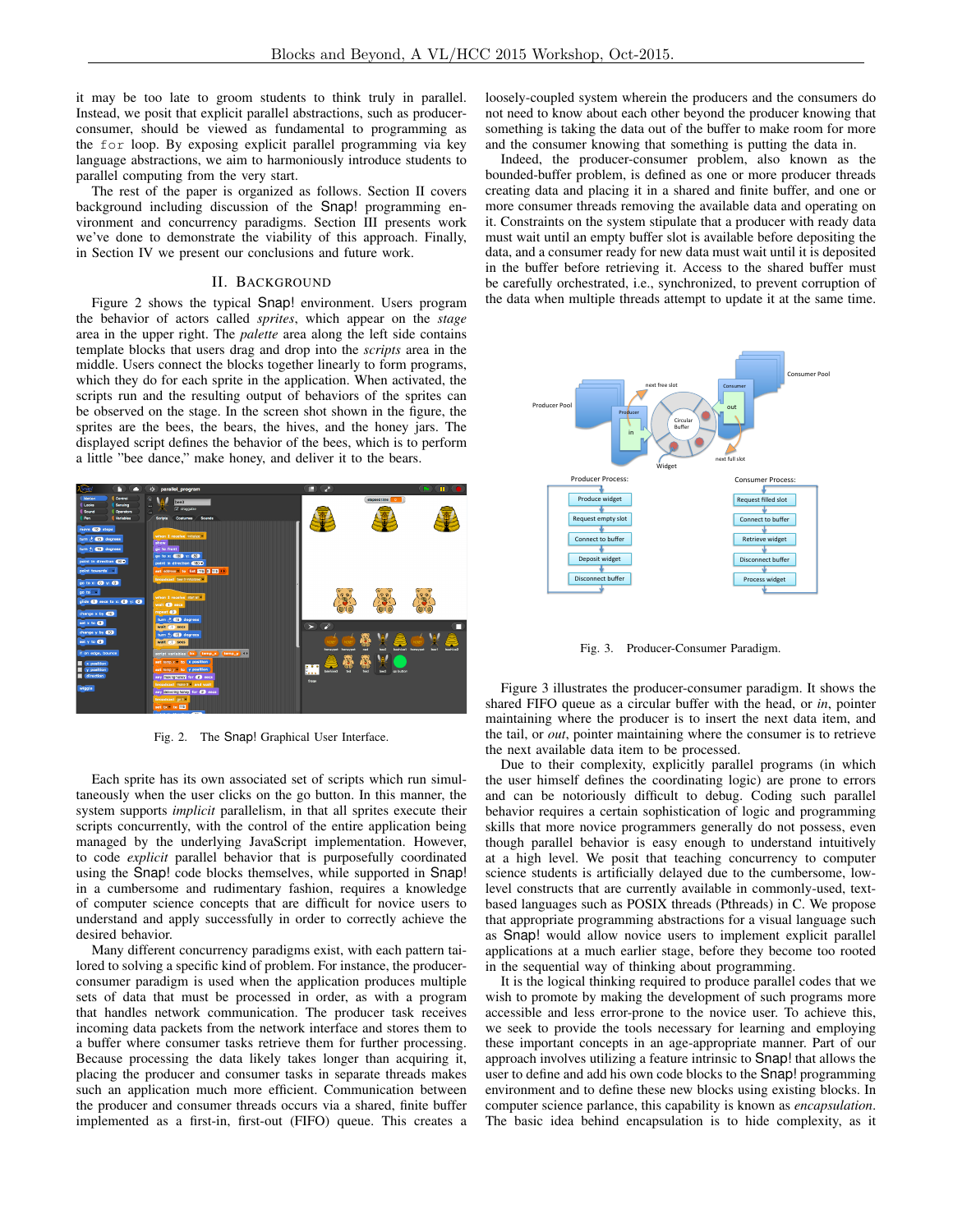tends to distract from our understanding of the larger system. As any developer can attest, "Programs must be written for people to read" [6].

In the next section we present some of the high-level constructs that we have developed for explicit parallel programming in Snap!

## III. PARALLEL SNAP!

The first exposure to parallel programming for a computer science student would normally occur in a systems class and would involve writing a solution to the producer-consumer problem in C using POSIX threads (Pthreads), an industry standard for the C programming language for creating and manipulating threads. A typical Pthreads implementation, as shown in Figure 4, will follow along the lines of the producer and consumer patterns illustrated in Figure 3, but with additional code required to perform the task coordination necessary to ensure program correctness through a property called *mutual exclusion*. This property guarantees the condition that only one task at a time accesses the shared buffer.

The Pthreads code in Figure 4 implements the producer-consumer pattern appearing in Figure 3. The solution utilizes a shared, circular buffer and three indices: a head index that indicates the next slot for a producer to fill, a tail index that indicates the next slot containing data for the consumer to remove, and a num\_items index that indicates when the buffer is either empty or full. Access to the shared buffer must be coordinated using a construct called a *mutex*, short for *mut*ual *ex*clusion, that implements the thread synchronization needed to protect the shared buffer from potential corruption. To write a more complete and general solution requires significantly more code and a greater degree of programming complexity.

Alas, programming similar explicit parallel behavior in Snap!, while feasible, is not a task achievable by novice users and requires more ingenuity on the part of the programmer to achieve than even the Pthreads version. In order to promote an ease of use of explicit parallel constructs that is on par with learning, say, looping mechanisms or conditional statements, we abstract out the low-level details that are not critical to understanding parallel behavior. These abstractions we present as basic building blocks that hide details not pertinent to understanding explicit parallelism in Snap!

Figure 5 through Figure 9 show a series of screen shots of the Snap! implementation of the producer-consumer problem. Figure 5 shows the program launch with the producer bees at home in the upper left corner of the stage, and the consumer bears at home in the lower right corner. In the middle is the shared buffer through which the bees and the bears communicate. The buffer shown is of size four (4). The white circle indicates an empty buffer slot, whereas a black circle indicates a full slot.

The next frame of the program, shown in Figure 6, shows two producers, having already acquired their "honey data," enroute to make their deposit to the shared buffer. As the producers near the slots, the slots sense their presence and a connection between a producer and a slot is made and the data is transferred. The buffer then signals the consumer that data is ready and assigns it the next filled slot. Note the values and locations of the data that the producers are depositing.

Figure 7 shows the producers on their way home after making their deposit, and two consumers already enroute to take the "honey data." This Figure 7 also shows that a third consumer, i.e., bear, is ready for data, but as no more buffer slots are ready, that consumer must wait.

In Figure 8 we see that the first two consumers have retrieved their data. Compare the value and location of the data items. In Figure 6 we saw that the producer with value 3 placed that item in the first buffer slot. In looking at Figure 8, we can indeed verify that the consumer retrieved data value 3 from the first slot, and in doing so, the buffer sensed the proximity of the consumer, transferred the data value, and changed its slot appearance from black to white to show that it is now empty and available for another item.

```
#include <stdio.h>
#include <pthread.h>
#include <stdlib.h>
#include <unistd.h>
#define BUF_SIZE 5
int buffer[BUF SIZE]:
int num_items = 0, head = 0, tail = 0;
pthread_mutex_t mutex = PTHREAD_MUTEX_INITIALIZER;
pthread_cond_t produce = PTHREAD_COND_INITIALIZER;
pthread_cond_t_consume = PTHREAD_COND_INITIALIZER;
void* producer(void *ptr) {
    int i. data:
    for (i = 1; i \le 2; i++) {
        data = (rand() % 10);// Produce
        sleep(data);
        printf("Produced: %d\n", data);
        pthread_mutex_lock(&mutex);
                                                  // Request
           (num\_items == BUF_SIZE) {
        if
            pthread_cond_wait(&produce, &mutex); // Connect
        buffer[head] = data;// Deposit
        head = (head+1) % BUF_SIZE;
        num items++:
        pthread cond signal(&consume);
        pthread mutex unlock(&mutex);
                                                  // Disconnect
    Þ
    pthread_exit(0);
ı
void* consumer(void *ptr) {
    int i, data;
    for (i = 1; i \le 2; i++) {
        sleep(rand() % 3);pthread_mutex_lock(&mutex);
                                                  // Request
        while (num_items == 0)
           pthread cond wait (&consume, &mutex); // Connect
        data = buffer[tail];// Retrieve
        tail = (tail+1) % BUF_SIZE;
        num_items--;
        pthread_cond_signal(&produce);
        pthread_mutex_unlock(&mutex);
                                                  // Disconnect
        printf("Consumed: %d\n", data);
                                                  // Consume
  pthread_exit(0);
¥
int main(int argc, char **argv) {
    pthread_t p1, p2, p3, p4;
    pthread_t c1, c2, c3, c4;
    int pid = 1, cid = 1;
    pthread_create(&c1, NULL, consumer, NULL);
    pthread_create(&c2, NULL, consumer, NULL);
    pthread_create(&c3, NULL, consumer, NULL);
    pthread_create(&c4, NULL, consumer, NULL);
    pthread_create(&p1, NULL, producer, NULL);
    pthread_create(&p2, NULL, producer, NULL);
    pthread_create(&p3, NULL, producer, NULL);
    pthread_create(&p4, NULL, producer, NULL);
    pthread_exit(0);
Þ
```
Fig. 4. Solution to Producer-Consumer Problem Using Pthreads.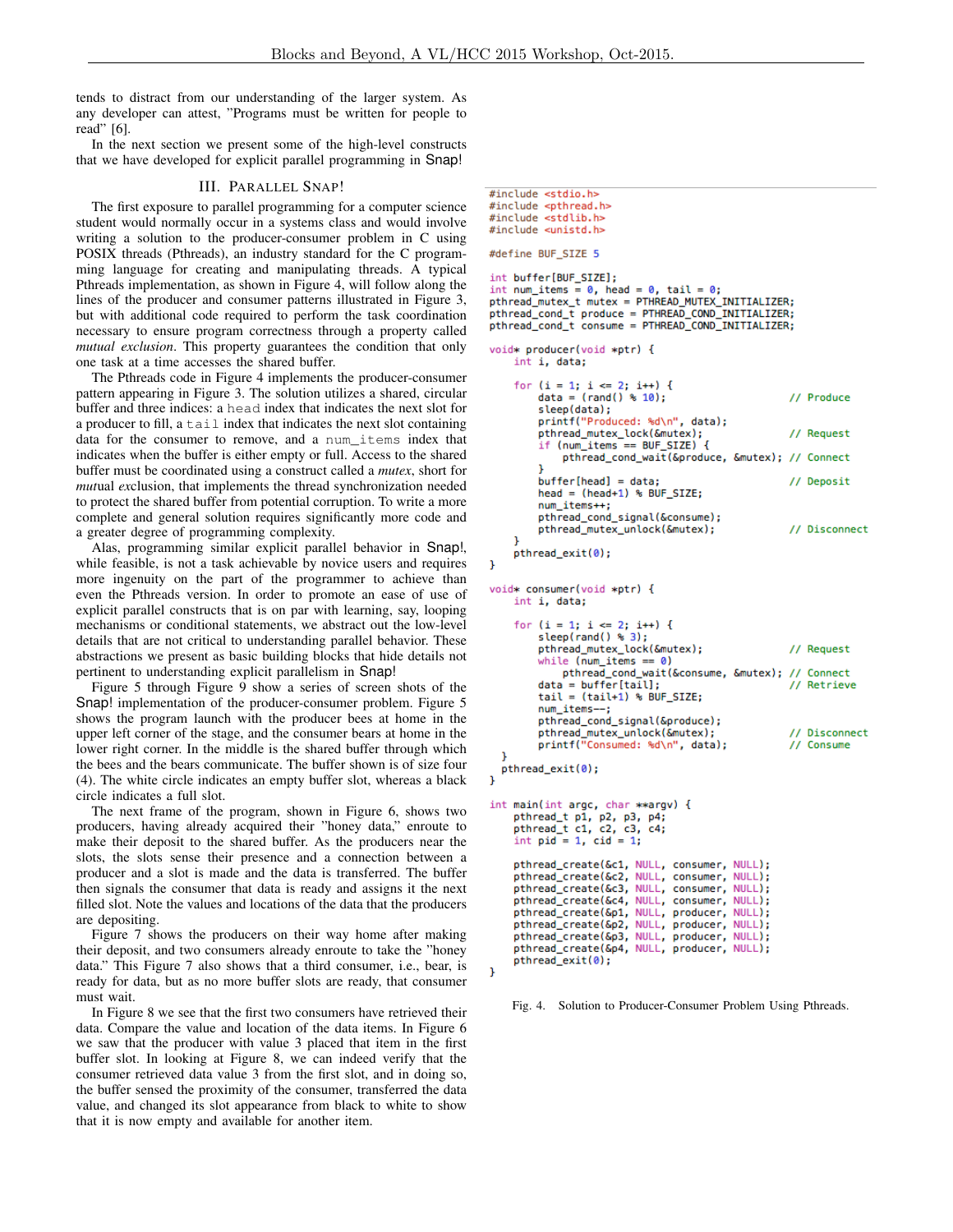

Fig. 5. Launch of the Snap! Producer-Consumer Program.



Fig. 6. Bees Making a Deposit.



Fig. 7. Bears Retrieving "Honey Data."



Fig. 8. Bees and Bears Coordinating Access to the Shared Buffer.

Figure 9 displays the final frame of the program showing the last consumers returning home to consume their data.



Fig. 9. Bear Consuming Honey.

Below we discuss the details of our approach for introducing explicit parallelism to Snap! When the program starts, the system is initialized, and when the buffer is ready, it signals the bees and bears to begin. The iterative behavior of the bees follows the normal producer pattern: (1) produce data, (2) request empty buffer slot, (3) acquire slot, (4) deposit data, and (5) repeat. The bears are similarly coded to realize the normal consumer pattern: (1) request filled slot, (2) acquire slot, (3) retrieve data, (4) consume data, and (5) repeat. The blocks implementing the basic solution for the bees and the bears are interspersed with code blocks that achieve the various animation effects. The potential for Snap! to visually illustrate parallel systems behavior through animation makes it particularly desirable as a teaching tool for children, given age-appropriate examples such as "the bees and the bears" demo.

|  | shared buffer   to   make a buffer |
|--|------------------------------------|
|  |                                    |

Fig. 10. New "make buffer" Definition for Snap!

For the preceding example, the shared buffer has a capacity of four (4) slots; however this can be changed programmatically to accommodate any size buffer between 1 and 10. Figure 10 shows the special reporter block, make buffer, that was introduced to encapsulate the implementation details of the buffer. The make buffer block returns a buffer object containing five methods that can be called on it, namely

- 1) start
- 2) connect producer
- 3) send
- 4) connect\_consumer
- 5) receive

Figure 11 shows the code block that a producer with id id would use to send a connect\_producer request to the buffer.



Fig. 11. Calling the connect\_producer Method on the Buffer Object.

The shared buffer is a perfect example of the types of abstractions that we seek to develop for block-based languages such as Snap! The programmer need not understand the actual implementation details of the buffer in order to use it; the abstraction is at an appropriate